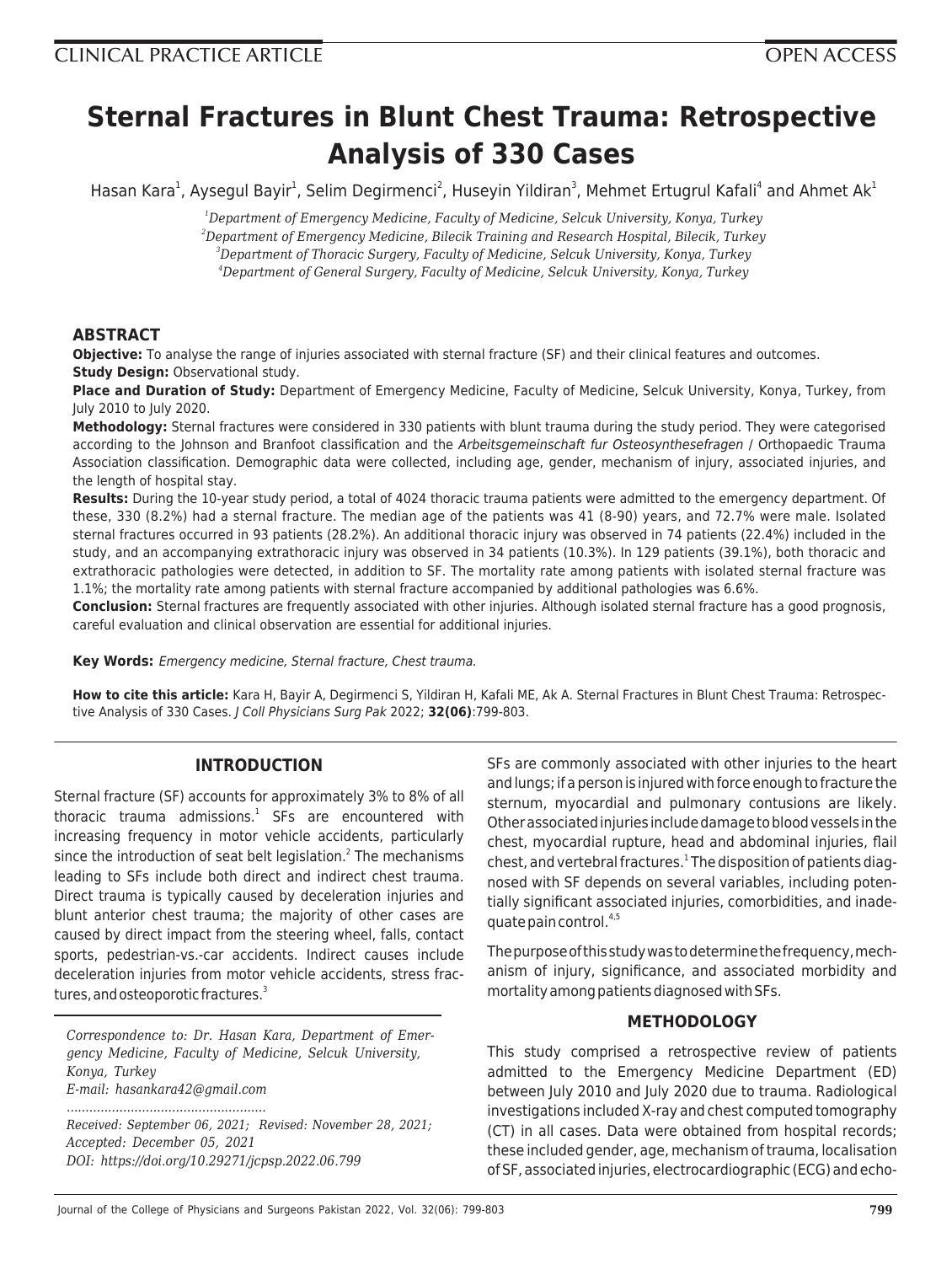cardiographic (ECHO) findings, creatine kinase myocardial band (CK-MB) and troponin levels, hospital and intensive care unit length of hospital stay (LOS), and in-hospital mortality. Patients whose SFs developed due to cardiopulmonary resuscitation were not included in the study.

Isolated SF (ISF) was defined as any SF without accompanying thoracic or extrathoracic injuries. There are many systems for classifying SFs according to localisation and degree of displacement, $^{\rm 6}$  including the Johnson and Branfoot classification and the Arbeitsgemeinschaft für Osteosynthesefragen/Orthopaedic Trauma Association (AO/OTA) classification.<sup>7,8</sup> The Johnson and Branfoot classification system divides SFs into four grades as: Grade  $I =$  unicortical; Grade  $II =$  bicortical (nondisplaced); Grade III = minimally displaced; and Grade IV = displaced fracture. The AO/OTA classification categorises SFs into three anatomical segments and divides each segment according to the shape of the fracture, defining transverse, oblique, and multifragmentary fractures for the manubrium, corpus, and xiphoid. Both the systems were used for classification.

Data analysis was performed using SPSS (Windows, Version 22.0, SPSS Inc., Chicago, IL). The data distributions were examined for normality using the Kolmogorov–Smirnov test; for non-normally distributed variables, the descriptive statistics are expressed as median (minimum–maximum). Continuous variables were evaluated with the Kruskal–Wallis test for more than two groups, and the Mann–Whitney U-test for two groups. Frequency and percentage measurements were made using frequencies, descriptives and crosstabs features of SPSS. Categorical variables were evaluated using the χ² test (Chi-square test). The threshold for statistical significance was set as  $p \le 0.05$ .

# **RESULTS**

A total of 4024 patients were admitted to our clinic with chest trauma during the study period. Of these, 330 patients (8.2%) were diagnosed with SF, including 93 (28.2%) diagnosed with ISF and 237 (71.8%) diagnosed with SF with associated injury. Among this cohort, 240 (72.7%) patients were male. The median age of the patients diagnosed with SF was 41 (range: 8–90) years (Table I). The most common mechanism of injury was motor vehicle collision, accounting for  $74.2\%$  (n = 245) of cases (Table I).

Among patients with ISF, 17 of 93 patients were discharged from the ED after treatment, and the remaining 76 patients were hospitalised. While the median LOS for patients with ISF was 4 (range: 1–20) days, the median LOS was 6 (range: 1–36) days for patients with SF with associated injury ( $p = .001$ , Table II).

All SF cases were categorised according to both the Johnson and Branfoot classification system and the AO/OTA classification system. According to Johnson and Branfoot classification, 176 patients (53.4%) had Grade II fractures. According to AO/OTA classification, 208 (63%) fractures were at the corpus level, and 216 patients (65.5%) had oblique fractures. CK-MB and troponin values of the patients were compared according to trauma type, associated injury, outcome, and classification systems (Table III).

Among the 330 patients included in this study, 304 patients were discharged from the ED or after hospitalisation, 10 were referred to other institutions, and 16 died during in-hospital follow-up.

In all admissions with SF, concomitant injuries were diagnosed (Table IV). An additional thoracic injury was observed in 74 patients (22.4%) included in the study, and an accompanying extrathoracic injury was observed in 34 patients (10.3%). In 129 patients (39.1%), both thoracic and extrathoracic pathologies were detected, in addition to SF.

According to the Johnson and Branfoot classification, the heart rate and ISS values associated with Grade III fractures were significantly higher than those associated with other fracture grades (Table III). While the ISS values of the manubrium fractures are higher in terms of the anatomical segment of the fracture and the patients have a worse prognosis, the ISS values of the xiphoid fractures were lower and the patients had a better prognosis ( $p = 0.03$ , Table III). The Medium age of the patients who expired was ordered (medium age 70.5 vs. 39 years,  $p =$ 0.001, and with lower medium GCS (12.5 vs. 15,  $p = 0.001$ ). Those with associated injury had a significantly higher mortality than those with isolated fracture (15  $vs. 01$ ,  $p = 0.030$ ).

# **DISCUSSION**

In this study, patients diagnosed with SF in the ED were analysed in terms of their clinical characteristics, follow-up, and treatment results. The study population was identified by retrospectively reviewing the trauma registry at a Level 3 trauma center to identify all patients with SFs over a 10-years period.

SFs are primarily transverse corpus sterni fractures; manubrial and xiphoid fractures occur less frequently.<sup>2,6,9-11</sup> The three most common causes of fracture were motor vehicle collisions, falls, and violent assaults. This study identified frequent SFs  $(74.2\%$ , n = 245/330) among patients who experienced blunt trauma injury secondary to motor vehicle collisions.

On physical examination, SFs can easily be diagnosed by the detection of sternum tenderness, swelling, crepitation, and deformity. SF can be confirmed by examination of lateral or oblique radiographs of the sternum. CT can be used as a screening tool for SF and associated complications. SFs are visible on axial or sagittal reconstructed CT scans.12,13 SFs can occur either alone or with other associated injuries. The mortality rate due to ISF is extremely low, at 0.7%. Death and morbidity in SF cases are related almost entirely to associated injuries, such as aortic disruption, cardiac contusion, and pulmonary contusion, or to unrelated injuries to the abdomen or head sustained during the accident. Up to two-thirds of SFs have accompanying injuries, and the related mortality rate ranges from 25% to 45%. $3,14$  In this study, hemorrhagic shock, intracranial bleeding, and spinal injuries were the main causes of death.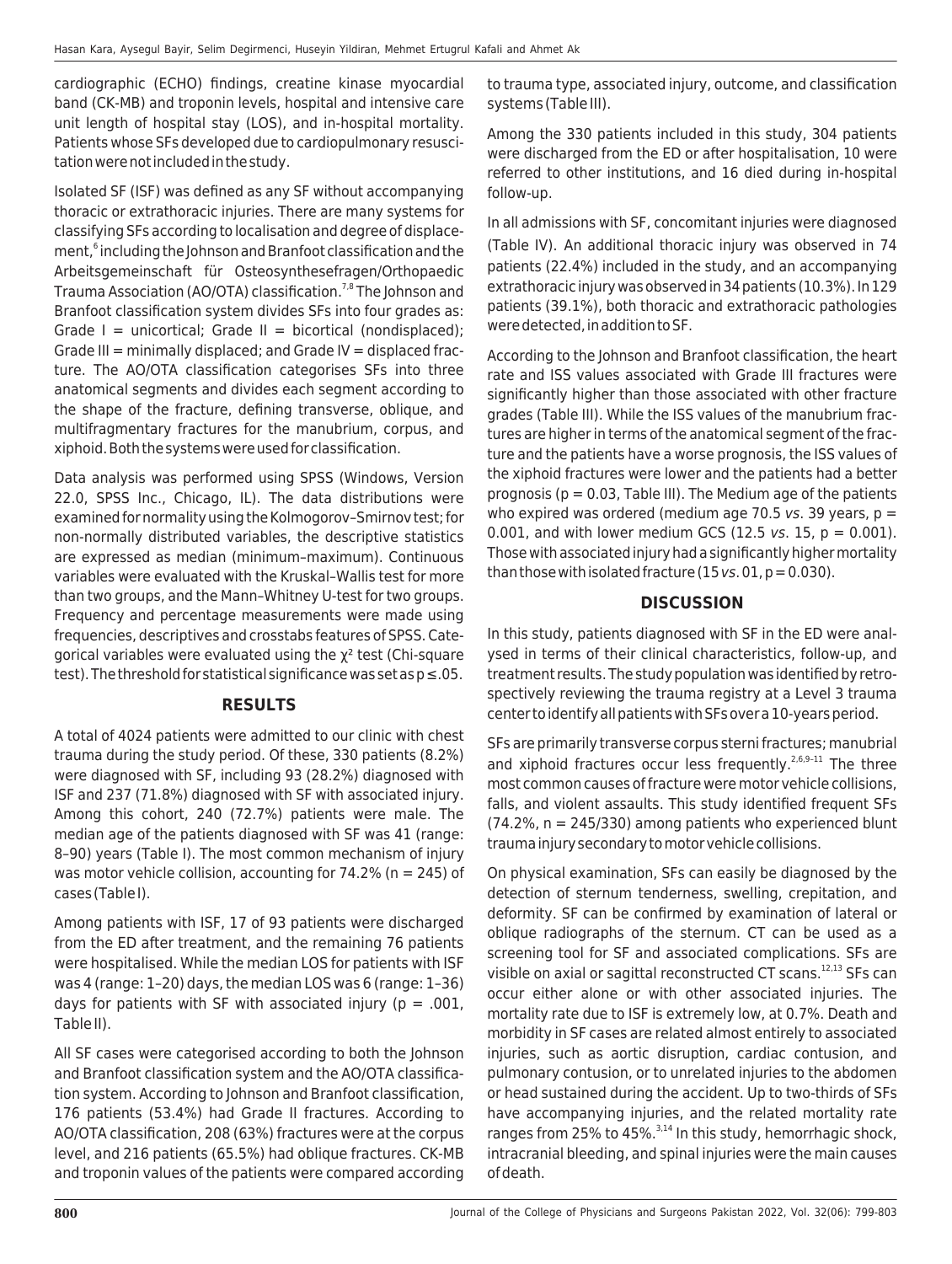| <b>Characteristic<sup>®</sup></b> | ISF       | SF with associated injury | Total      | $p \leq$        |
|-----------------------------------|-----------|---------------------------|------------|-----------------|
| No. of patients (N,%)             | 93 (28.2) | 237 (71.8)                | 330 (100)  | $---$           |
| Age (years)                       | 39 (8-84) | 43 (12-90)                | 41 (8-90)  | NS <sup>b</sup> |
| Male gender N, %                  | 63 (19.1) | 177 (53.6)                | 240 (72.7) | NS <sup>c</sup> |
| Mechanism of injury (N,%)         |           |                           |            |                 |
| Falls                             | 23(7.0)   | 36 (10.9)                 | 59 (17.9)  |                 |
| $<$ 2 meters                      | 15 (4.6)  | 7(2.1)                    | 22(6.7)    |                 |
| $\geq$ 2, <5 meters               | 8(2.4)    | 19 (5.8)                  | 27(8.2)    | 0.007c          |
| $\geq$ 5, <10 meters              | 0(0)      | 6(1.8)                    | 6(1.8)     |                 |
| $\geq$ 10 meters                  | 0(0)      | 4(1,2)                    | 4(1.2)     |                 |
| Motor vehicle collisions          | 58 (17.6) | 187 (56.6)                | 245 (74.2) |                 |
| Violent assaults                  | 12 (3.6)  | 14 (4.3)                  | 26(7.9)    |                 |

SF: Sternal fracture; ISF: Isolated sternal fracture. <sup>a</sup> Data reported as number (%) or median (min-max). <sup>8</sup> Mann-Whitney U-test was used for p value. NS, not significant (p > .05).  $\frac{c}{\chi^2}$  test was used for p values. NS, not significant (p > .05).

#### **Table II: LOS and GCS data with regard to presence of associated injuries.**

| <b>Characteristic</b> <sup>ª</sup>                 | <b>ISF</b>  | SF with associated injury | Total       | $p \leq$          |
|----------------------------------------------------|-------------|---------------------------|-------------|-------------------|
| GCS                                                | $15(15-15)$ | $15(3-15)$                | $15(3-15)$  | .001 <sup>5</sup> |
| <b>LOS</b>                                         | $4(1-20)$   | $6(1-36)$                 | $6(1-36)$   | .001 <sup>b</sup> |
| LOS until death                                    | 20 (20-20)  | $5(0-25)$                 | $8.5(0-25)$ | NS <sup>b</sup>   |
| Hospitalisation                                    | 76 (25.5)   | 222 (74.5)                | 298 (100)   |                   |
| Discharged within the first 3 days <sup>®</sup>    | 30(39.5)    | 37 (16.7)                 | 67(22.5)    |                   |
| Hospitalized for 4 to 9 days <sup>d</sup>          | 41 (53.9)   | 121 (54.5)                | 162 (54.4)  | .001 <sup>c</sup> |
| Stayed in the hospital $\geq 10$ days <sup>®</sup> | 5(6.6)      | 64 (28.8)                 | 69 (23.1)   |                   |

GCS: Glasgow coma scale; LOS: Length of hospital stay; SF: Sternal fracture; ISF: Isolated sternal fracture; <sup>a</sup> Data reported as number (%) or median (minmax). <sup>B</sup> Mann–Whitney U-test was used for p values. NS: Not significant (p > .05). <sup>c</sup>  $\chi^2$  test was used for p values. <sup>d</sup> Percentages indicate values within associated injury groups.

|  | Table III: Laboratory results and clinical findings with regard to the sternal fracture type, mechanism of injury and outcome. |
|--|--------------------------------------------------------------------------------------------------------------------------------|
|  |                                                                                                                                |

| <b>Characteristic</b>                                           | N(% )                                          | ISS <sup>a</sup>                                   | $P \leq^b$        | <b>MAP</b> <sup>a</sup>                                  | $P \leq^b$        | HR <sup>a</sup>                                          | $P \leq^b$        | $CK-MB3$                                           | $P \leq^b$        | <b>Troponin</b> <sup>a</sup>                           | $P \leq^b$        |
|-----------------------------------------------------------------|------------------------------------------------|----------------------------------------------------|-------------------|----------------------------------------------------------|-------------------|----------------------------------------------------------|-------------------|----------------------------------------------------|-------------------|--------------------------------------------------------|-------------------|
| Mechanism of injury                                             |                                                |                                                    |                   |                                                          |                   |                                                          |                   |                                                    |                   |                                                        |                   |
| Falls<br>Motor vehicle collisions<br>Violent assaults           | 59 (17.9)<br>245 (74.2)<br>26(7.9)             | $9(4-57)$<br>$16(4-75)$<br>$8.5(4-57)$             | .01 <sup>b</sup>  | 93 (50-123)<br>93 (37-140)<br>93 (73-110)                | NS <sup>b</sup>   | 70 (60-130)<br>78 (50-150)<br>70 (70-128)                | .03 <sup>b</sup>  | $6(1-164)$<br>$6(1-146)$<br>$4(1-20)$              | NS <sup>b</sup>   | $5(0-1000)$<br>$4(0-5520)$<br>$4(0-11)$                | NS <sup>b</sup>   |
| Associated injury                                               |                                                |                                                    |                   |                                                          |                   |                                                          |                   |                                                    |                   |                                                        |                   |
| <b>ISF</b><br>SF with associated injury<br>Johnson and Branfoot | 93 (28.2)<br>237 (71.8)                        | $4(4-4)$<br>$20(4-75)$                             | .001c             | 93 (73-123)<br>93 (37-140)                               | .006 <sup>c</sup> | 70 (70-110)<br>80 (50-150)                               | .001c             | $3(1-60)$<br>$8(1-164)$                            | .001c             | $3(0-530)$<br>$5(0-5520)$                              | .001 <sup>c</sup> |
| classification                                                  |                                                |                                                    |                   |                                                          |                   |                                                          |                   |                                                    |                   |                                                        |                   |
| Grade 1<br>Grade 2<br>Grade 3<br>Grade 4                        | 70 (21.2)<br>176 (53.4)<br>77 (23.3)<br>7(2.1) | $9(4-75)$<br>13 (4-75)<br>$20(4-66)$<br>$16(8-29)$ | .001 <sup>b</sup> | 93 (60-140)<br>93 (50-140)<br>92 (37-133)<br>90 (60-100) | NS <sup>b</sup>   | 70 (66-128)<br>76 (50-145)<br>82 (70-150)<br>77 (60-116) | .001 <sup>b</sup> | $4(1-41)$<br>$6(1-164)$<br>$6(1-98)$<br>$15(3-67)$ | .05 <sup>b</sup>  | $3(0-279)$<br>4 (0-5520)<br>$7(0-1002)$<br>$11(10-19)$ | .001 <sup>b</sup> |
| AO/OTA- anatomical segments                                     |                                                |                                                    |                   |                                                          |                   |                                                          |                   |                                                    |                   |                                                        |                   |
| Corpus<br>Manubrium<br>Xiphoid                                  | 208(63)<br>112 (34)<br>10(3)                   | $12.5(4-75)$<br>$17(4-75)$<br>$9(4-38)$            | .03 <sup>b</sup>  | 93 (37-140)<br>93 (50-140)<br>93 (77-110)                | NS <sup>b</sup>   | 74.5 (50-145)<br>80 (60-150)<br>70 (70-76)               | .01 <sup>b</sup>  | $5(1-164)$<br>$6(1-146)$<br>$3(3-128)$             | NS <sup>b</sup>   | $4(0-1956)$<br>$4(0-5520)$<br>$4(0-5)$                 | NS <sup>b</sup>   |
| AO/OTA- shape of the fracture                                   |                                                |                                                    |                   |                                                          |                   |                                                          |                   |                                                    |                   |                                                        |                   |
| Oblique<br>Transverse<br>Multifragmentary                       | 216(65.5)<br>101 (30.6)<br>13(3.9)             | $13(4-75)$<br>$13(4-75)$<br>$20(8-34)$             | NS <sup>b</sup>   | 93 (37-140)<br>93 (50-123)<br>93 (67-113)                | NS <sup>b</sup>   | 78 (50-145)<br>74 (60-150)<br>70 (70-100)                | NS <sup>b</sup>   | $5(1-146)$<br>$7(1-164)$<br>$4(2-17)$              | NS <sup>b</sup>   | 4 (0-5520)<br>$8(0-1956)$<br>$3(0-8)$                  | .004 <sup>b</sup> |
| Outcome                                                         |                                                |                                                    |                   |                                                          |                   |                                                          |                   |                                                    |                   |                                                        |                   |
| Discharged<br>Referred to another center<br>Died                | 304 (92.1)<br>10(3)<br>16(4.9)                 | $12.5(4-66)$<br>$29(4-41)$<br>52 (9-75)            | .001 <sup>b</sup> | 93 (37-133)<br>93 (70-107)<br>83.5 (50-140)              | .05 <sup>b</sup>  | 74 (10-150)<br>75 (70-125)<br>93 (70-140)                | .002 <sup>b</sup> | $5(1-98)$<br>$22(4-37)$<br>29 (6-164)              | .001 <sup>b</sup> | $4(0-1956)$<br>$4(0-19)$<br>34 (0-5520)                | .05 <sup>b</sup>  |

ISS: Injury severity score; MAP: Mean arterial pressure; HR: Heart rate; CK-MB: Creatine kinase myocardial band; SF: Sternal fracture; ISF: Isolated sternal fracture; AO/OTA: Arbeitsgemeinschaft fur osteosynthesefragen / Orthopaedic trauma association classification system. <sup>a</sup>Data reported as median (min-max). <sup>b</sup>Kruskal-Wallis test was used for p values. NS: Not significant ( $p > .05$ ). 'Mann-Whitney U-test was used for p values.

In one study, examining localisation-related SF injuries, an average ISS of 20.5 was reported. $<sup>1</sup>$  Another study investigating</sup> the incidence of SFs over a 10-years period reported a mean ISS > 16, whereas an older study reported an ISS  $\leq$ 13.<sup>9,15</sup> In this study, the median ISS value among patients diagnosed with SF was 13. The predominant fracture location was the corpus sterni. The median ISS value was highest among those with fractures in the manubrium sterni.

inations performed on admission to the ED and during followup, only 8 patients were diagnosed with pericardial effusion. None of the present patients, however, developed cardiac contusion or arrhythmia after trauma. Interestingly, it was found that pericardial effusions occurred most commonly alongside nondisplaced fractures rather than displaced fractures, and no case required further treatment. Therefore, cardiac evaluation should be performed in patients with SF regardless of the fracture type.

All patients in this study underwent ECG, and in the ECHO exam-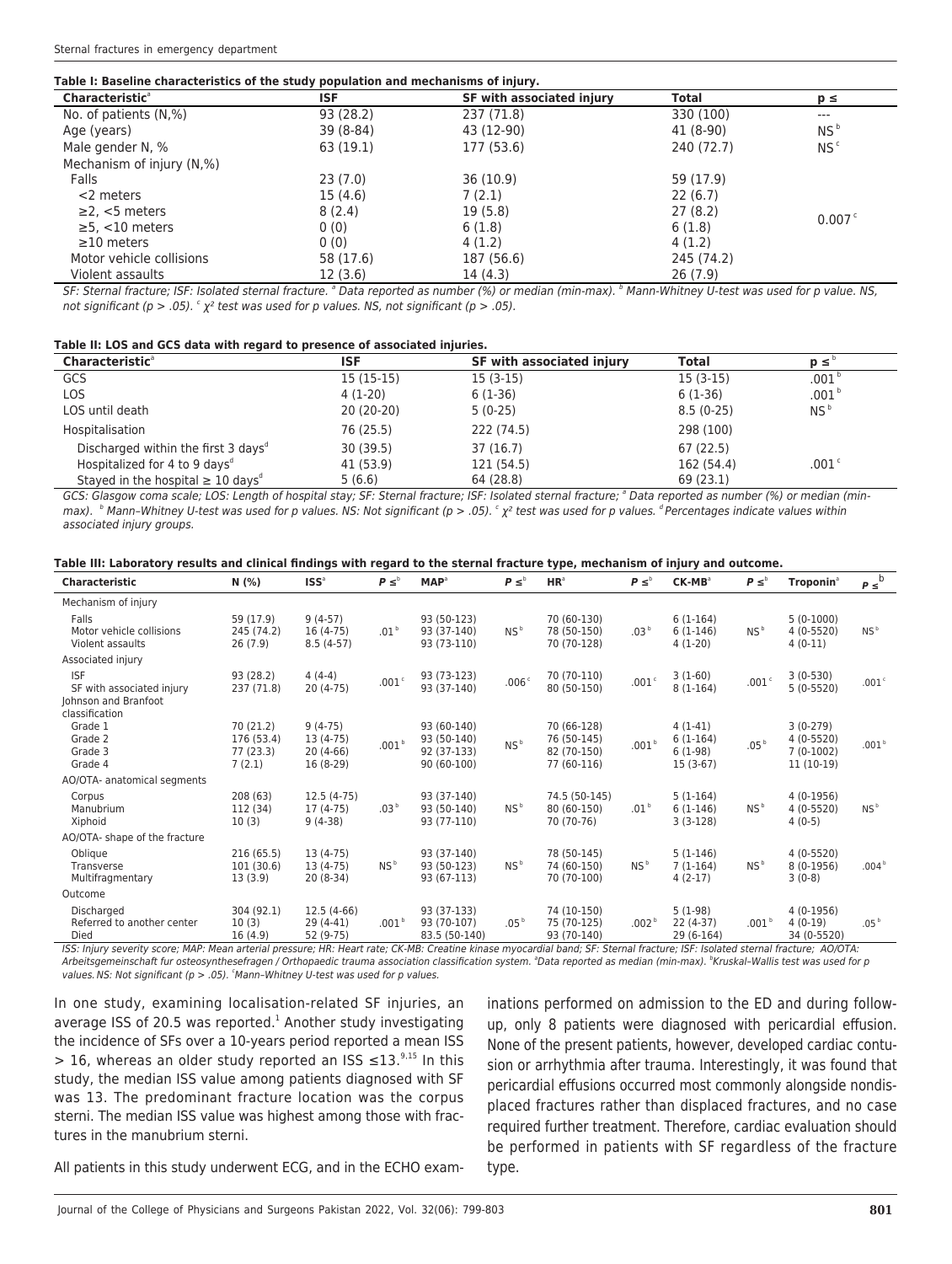Hasan Kara, Aysegul Bayir, Selim Degirmenci, Huseyin Yildiran, Mehmet Ertugrul Kafali and Ahmet Ak

| Table IV: Thoracic and extrathoracic injuries associated with sternum fracture. |  |
|---------------------------------------------------------------------------------|--|
|---------------------------------------------------------------------------------|--|

| Associated thoracic injuries (202, 61.2%) |            | Associated extrathoracic injuries (163, 49.4%) |           |
|-------------------------------------------|------------|------------------------------------------------|-----------|
| Patology                                  | N(% )      | Patology                                       | N (%)     |
| Rib fractures                             | 138 (41.8) | Traumatic brain injury                         | 50(15.2)  |
| Isolated rib fracture                     | 31(9.4)    | Concussion                                     | 4(1.2)    |
| Serial rib fracture                       | 107 (32.4) | Pneumosefali                                   | 3(0.9)    |
| Thoracic spine injury                     | 42 (12.7)  | Brain edema                                    | 10(3)     |
| Lung contusion                            | 110 (33.3) | Intracranial bleeding                          | 30(9.1)   |
| Scapula fracture                          | 28(8.5)    | Head & facial bone fracture                    | 44 (13.3) |
| Cardiac contusion                         | 1(0.3)     | Abdominal injury                               |           |
| Pericardial fluid                         | 8(2.4)     | Liver laceration                               | 15(4.6)   |
| Pneumothorax                              | 66 (20)    | Spleen laceration                              | 9(2.7)    |
| Pneumomediastinum                         | 5(1.5)     | Kidney laceration                              | 5(1.5)    |
| Hemothorax                                | 25(7.5)    | <b>Bladder perforation</b>                     | 3(0.9)    |
| Clavicula frakture                        | 29 (8.8)   | Diaphragm injury                               | 1(0.3)    |
| Mediastinal hematoma                      | 2(0.6)     | Orthopedic Injuries                            |           |
| Flail chest                               | 5(1.5)     | Upper limb fracture                            | 47 (14.2) |
| Subcutaneous emphysema                    | 20(6.1)    | Lower limb fracture                            | 37 (11.2) |
|                                           |            | Pelvic fracture                                | 34 (10.3) |
|                                           |            | Vertebral injury                               |           |
|                                           |            | Cervical spine injury                          | 29(8.8)   |
|                                           |            | Lumbar spine injury                            | 53 (16.1) |

This study shows that the LOS and outcome were determined by the presence of associated injuries. The median LOS among patients discharged after hospitalisation was 6 days, whereas the median LOS among patients who ultimately died was 8.5 days. LOS duration in SF is related to associated traumatic pathologies rather than SF itself. ISF usually shows a benign course and usually heals spontaneously.

The present study has a number of limitations. This study was at a single tertiary hospital; therefore, the results may not be generalisable to the entire population. Multicenter studies may be necessary to confirm and extend the present findings to other clinical situations. The present study was performed as a retrospective study using previous patient records, and the effects of comorbidities or drug treatment protocols on patient outcomes could not be evaluated due to insufficient data.

# **CONCLUSION**

Although SF is rarely encountered in the ED, SFs are most frequently diagnosed in patients who visit the ED for blunt trauma injury secondary to motor vehicle accidents. Low GCS score, advanced age, and associated injuries were found effective in determining high mortality. Other related injuries that often accompany SFs are vital factors that determine mortality, morbidity, and hospitalisation of these patients. Therefore, when evaluating these patients, associated injuries rather than SF should be taken into account.

#### **ETHICAL APPROVAL:**

This study was performed in accordance with the ethical standards established by the 1964 Declaration of Helsinki and its later amendments and was approved by the Selcuk University, Faculty of Medicine, Non-drug-using Clinical Research Ethics Committee (Decision No. 2017/297).

# **PATIENTS' CONSENT:**

Because this study was retrospective, the patients' consents were waived.

#### **COMPETING INTEREST:**

The authors declared no competing interest.

#### **AUTHORS' CONTRIBUTION:**

HK: Designed the study, researched the literature, and drafted the manuscript.

AB: Collected and analysed the data, and drafted the manuscript.

SD: Collected and analysed the data, and edited the manuscript.

HY: Designed the study and edited the manuscript.

MEK: Researched the literature and obtained ethical approval, and edited the manuscript.

AA: Researched the literature and obtained ethical approval, and drafted the manuscript.

All authors approved the final version of the manuscript to be published.

#### **REFERENCES**

- 1. Scheyerer MJ, Zimmermann SM, Bouaicha S, Simmen HP, Wanner GA, Werner CM. Location of sternal fractures as a possible marker for associated injuries. Emerg Med Int 2013; **2013**:407589. doi: 10.1155/2013/407589.
- 2. Klei DS, de Jong MB, Öner FC, Leenen LPH, van Wessem KJP. Current treatment and outcomes of traumatic sternal fractures-a systematic review. Int Orthop 2019; **43(6)**:1455-64. doi: 10.1007/s00264-018-3945-4.
- 3. Khoriati AA, Rajakulasingam R, Shah R. Sternal fractures and their management. *J Emerg Trauma Shock* 2013; **6(2)**:113-6. doi: 10.4103/0974-2700.110763.
- 4. Alent J, Narducci DM, Moran B, Coris E. Sternal injuries in sport: A review of the literature. Sports Med 2018; **48(12)**:2715-24. doi: 10.1007/s40279-018-0990-5.